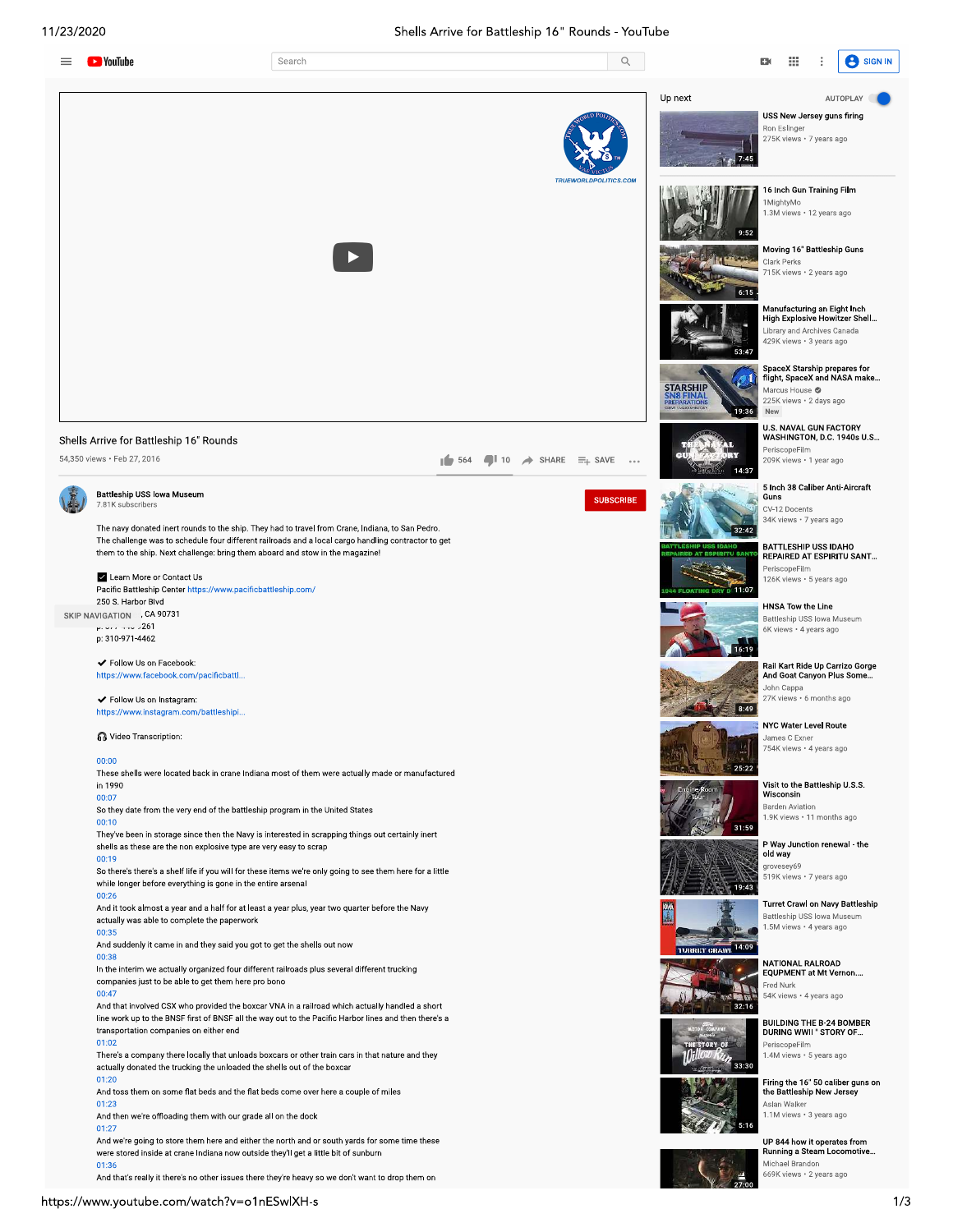Ξ

**D** YouTube

 $01:54$ 

Search

Postwar, post-WWII at some point NATO when it was formed actually arrived at a common color

almost assuredly be turret number one and they would go into the shelf flat

 $\hbox{\ensuremath{\mathsf{Q}}\xspace}$ 



TUP STORY 1M views · 5 months ago

Piloting AIRBUS A330 out of<br>San Francisco | Cockpit Views Just Planes 1.4M views · 4 weeks ago

code for all of the shells that would be shared among the NATO organizations  $02:04$ And blue is for a NERC meaning there's no explosive inside these are actually BLP which means blind load and plug so there's a blind load probably concrete or some other substance inside 02:17 That's the inert will not explode and that's just placed inside to provide the right amount of weight inside the shell to displace where there would be explosives  $02:25$ And then they put a plug in the bottom and you're done and these are actually meant to shoot as a practice round non-explosive practice round for the ships  $02:32$ There's no explosive inside the shell there's absolutely no chance that anything will ever happen with those shells  $02:37$ That's it period they're blind load plug inert shells SHOW LESS 46 Comments  $\equiv$  SORT BY Add a public comment. DMW1 3 years ago Inert - yes, but 'dl hate to see what 1900 lbs moving at over 2500 fps would do to anything!  $\frac{1}{2}$  41  $\frac{1}{2}$  REPLY  $\overline{\phantom{a}}$  View 5 replies Dean E 11 months ago I currently make 5"54 inert shells for the royal Australian navy... I would've loved to make 16"!! Desperate to see one of the 4 sisters!  $\frac{1}{2}$  10  $\frac{1}{2}$  REPLY  $\overline{\phantom{a}}$  View reply Toms Tech 2 years ago They'd make some aweful pretty chirstmas trees :D  $\frac{1}{2}$  10  $\frac{1}{2}$  REPLY SKIP NAVIGATION years ago I think the us navy should keep them with the ships  $\mathbf{r} = 11$   $\mathbf{r} = 11$  REPLY fastone942 3 years ago i was reading somewhere the US Army was taking bids to take apart about 10000 with TNT 16 inch shells from both the lowa class and some from the BB55 to BB60 class ships  $\frac{1}{2}$  13  $\frac{1}{2}$  REPLY  $\blacktriangleright$  View 4 replies Richard Anderson 2 years ago Would love 1 in my front yard!  $\mathbf{r} = \mathbf{r}$  6  $\mathbf{r} = \mathbf{r}$  REPLY Andrew Howard 1 year ago Fired a few of those from Mighty Mo.  $\frac{1}{2}$  3  $\frac{1}{2}$  REPLY D5quared91 3 years ago Bring back the battleships!! We'll need their 16" guns when we invade North Korea!!  $\frac{1}{2}$  11  $\frac{1}{2}$  REPLY  $\overline{\phantom{a}}$  View 4 replies rear speaker 3 months ago it about time they start reloading those battleships- i like to see a missile try to knock out one of those incoming rounds......  $\mathbf{r} = \mathbf{r} \mathbf{r}$  REPLY onlythewise1 2 years ago save them shells  $\frac{1}{2}$  3  $\frac{1}{2}$  REPLY kimmer6 2 years ago Sell me one. Please.  $\frac{1}{2}$  3  $\frac{1}{2}$  REPLY Doug Bader 1 month ago That is a lot of Goodwill towards something inert. Powerful statement that is.  $\mathbf{r} = \mathbf{r} \mathbf{r}$  REPLY

Xmanhoe Bill 4 years ago excellent work